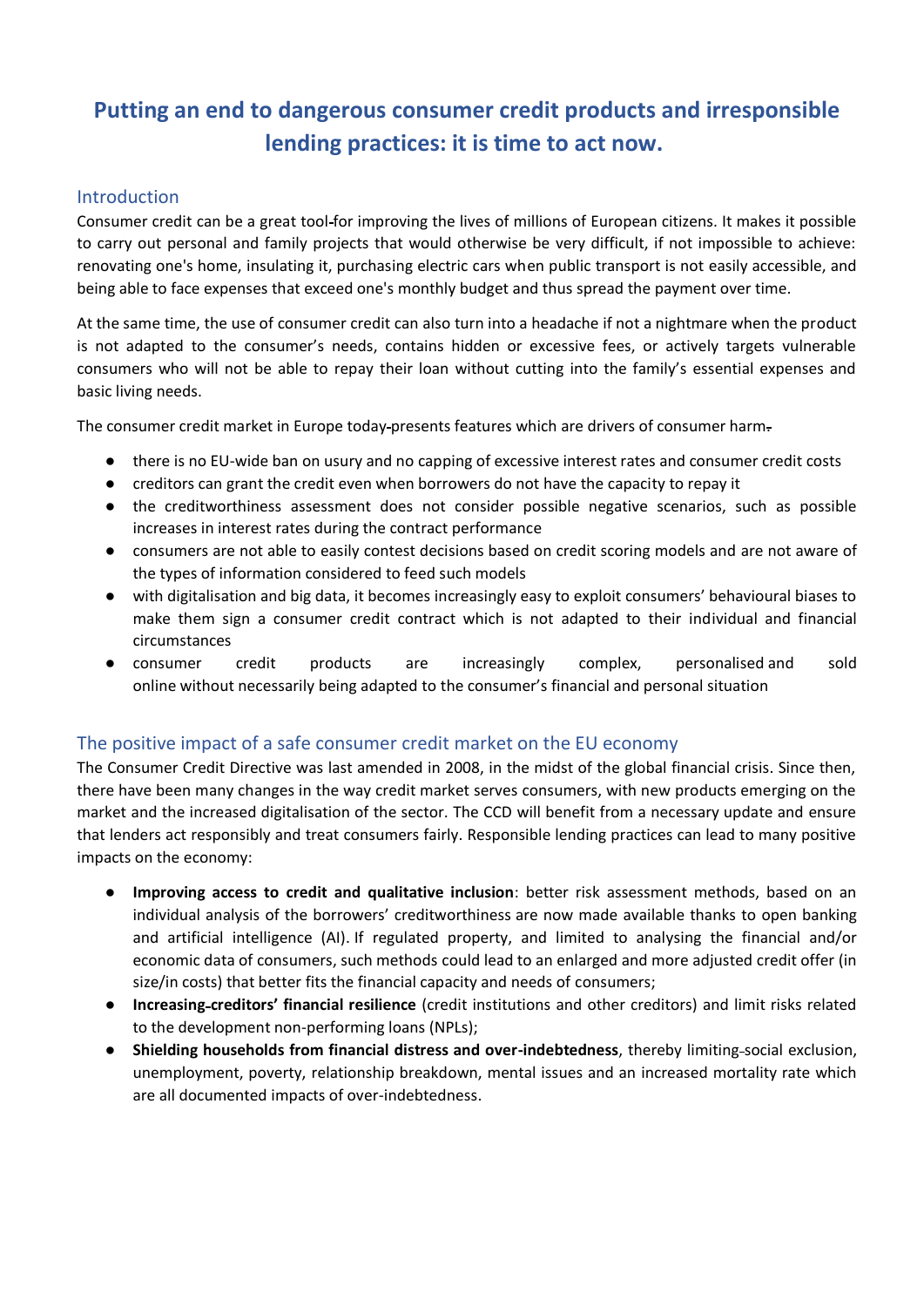## Improvements stemming from the European Commission's proposal

The Coalition welcomes the European Commission's proposal to revise the Consumer Credit Directive [\(Directive](https://eur-lex.europa.eu/LexUriServ/LexUriServ.do?uri=OJ%3AL%3A2008%3A133%3A0066%3A0092%3AEN%3APDF)  [2008/48/EC\)](https://eur-lex.europa.eu/LexUriServ/LexUriServ.do?uri=OJ%3AL%3A2008%3A133%3A0066%3A0092%3AEN%3APDF). The [new proposal,](https://ec.europa.eu/info/sites/default/files/new_proposal_ccd_en_3.pdf) published at the end of June 2021, does bring a series of positive advances related to the protection of consumers in consumer credit markets.

The revised rules significantly broaden the scope of products that will need to comply with stricter lending obligations. They will include small loans below €200, loans offered through crowd-lending platforms (online financing that connects people willing to loan money to those looking for funding) and 'buy-now-pay-later' products increasingly offered to consumers online.

The Commission also proposes to limit the sometimes-egregious costs of consumer loans, by requiring countries to cap interest rates and/or the total cost of credit. This is already common practice in several EU countries, protecting consumers from predatory loans.

#### More needs to be done to achieve a resilient and safe consumer credit market

The Commission's revised proposal, although substantially improved, still suffers from shortcomings. The objective of tackling bad debt and over-indebtedness is not fully addressed: yet these challenges have been widely documented in recent years, despite the lack of sufficient statistical data.

The advances proposed do not go far enough and will not prevent the marketing of consumer credit to households that are unable to manage the repayments.

The digitalisation of financial services is still rapidly expanding, and regulation should be designed to foresee and prevent any major detriment for consumer credit users, in particular for the most vulnerable consumers in the EU.

To achieve the key objectives of limiting the risk of **irresponsible lending practices** that generate public expenditures and societal costs as well as **over-indebtedness,** the Coalition advocates for, amongst others, the following **improvements and amendments** to the European Commission's draft proposal**:**

- **Ban marketing practices (advertising and offers) which push consumers towards consumer credit products they cannot afford nor reimburse in due time.**
- **The EU should require all EU Member States to implement caps on the Annual Percentage Rate of Charge (APRC), and implement a common EU calculation method to limit the egregious costs of certain consumer loan products.** The business model of certain lenders is to charge very high interest rates for most consumers, to cover the risk of default of some. As a result, short-term high-cost loans are often extended to vulnerable consumers who cannot respect terms and conditions in a way that increases the profit of the creditors.
- **Require creditors to have product oversight and governance policies in place, and to only distribute credit products to a suitable target market.**
- **Ensure that pre-contractual information is clear, understandable, timely, and that easy and simple consumer credit choice is facilitated.**
- **Guarantee a qualitative creditworthiness assessment** which takes into account the consumer's household budget and living expenses to limit undue exclusion
	- o **Ensure that consumers** are properly informed regarding the categories of data that are used to assess their creditworthiness and ensure that they can effectively contest credit decisions, in particular when artificial intelligence is used
	- o **Ensure that possible negative scenarios and changes in terms and conditions are considered at the moment of assessing the consumer's creditworthiness remain compatible with it,** including variations in interest rates